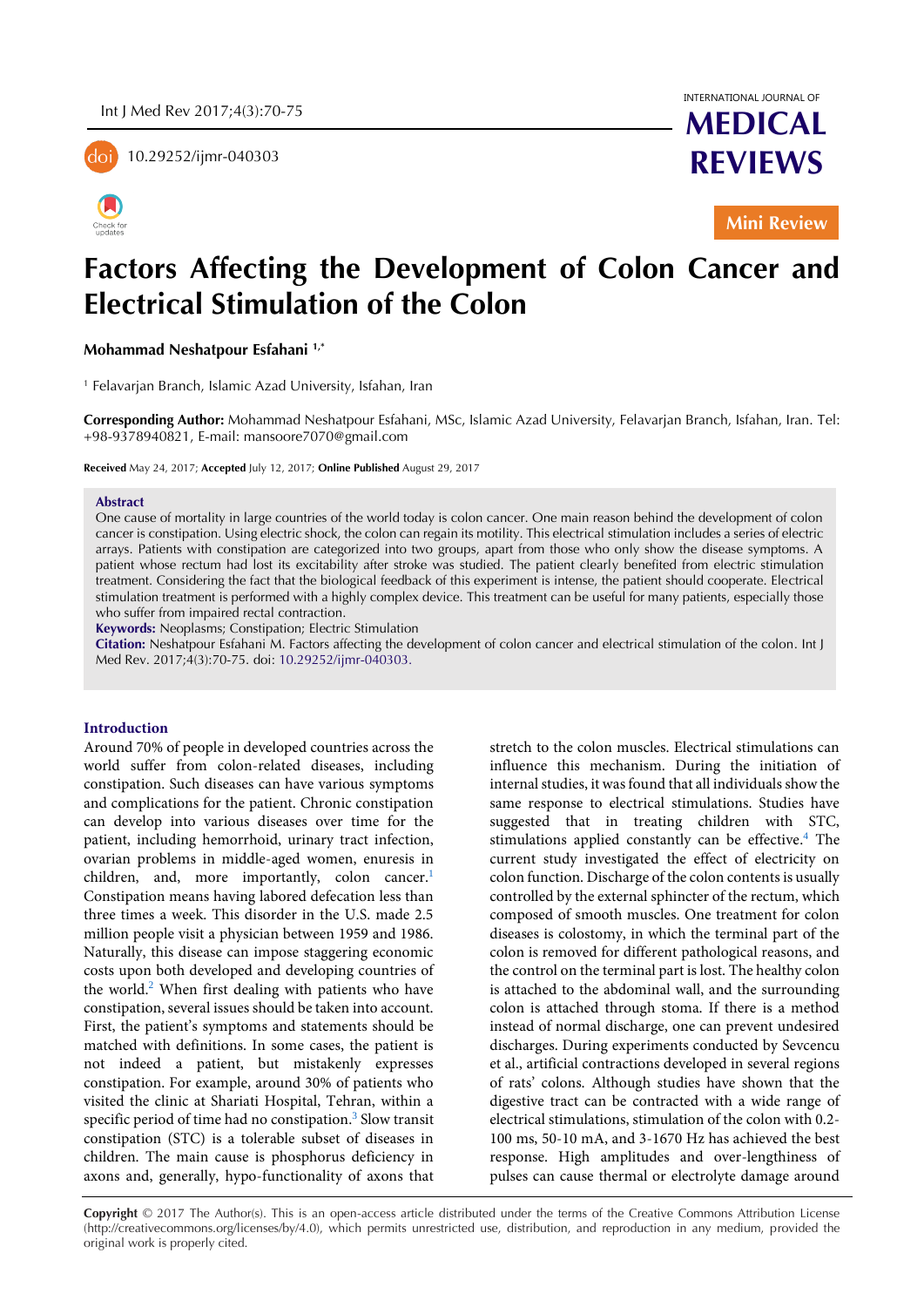electrodes. Furthermore, within the stated ranges, if the minimum possible value is employed, less energy is used, and thus, a better system for electrical stimulation is developed. Another question that may arise in this study is whether or not neural responses are involved in the course of this experiment. During electrical stimulation, muscles, enteric nerves, or even both may be stimulated. Electrical stimulation of muscles always results in contraction, while electric stimulation of enteric nerves leads to the development of relaxation or of contractions along the colon, although this response is dependent on the properties of the stimulated neuro[n.](#page-4-4) 5

## **Colon**

Discharge of the colon contents is usually controlled by the external sphincter of the rectum, with this sphincter being composed of smooth muscles. [5](#page-4-4)

# **Colon Diseases**

One treatment for colon diseases is colostomy. In this procedure, the terminal part of the colon is removed due to several pathological reasons, and control on the terminal part is lost[.](#page-4-4) <sup>5</sup> Constipation refers to the prolonged residence of materials in the colon. There are different types of constipation. One type is mild constipation, which refers to a medical treatmentresistant condition. Current treatments are limited to modifying the diet and employing laxatives. Treatments such as bio feeds are used to manage this disease. A second type of constipation is the slow movement of colon contents due to motility disorders, and a third type is called pelvic floor dyssynergia. There is another subgroup of this condition which is caused by the diminished or even absence of sensation of the presence of feces. This disease may be caused by pathophysiological factors of the rectal opening in creating neural messages. All of the above-mentioned conditions are generally referred to as constipation. [6](#page-4-5)

## **Electrical Stimulation**

Electrical stimulation can be useful for pathologies and diseases such as constipation and slow motility of digestive tract contents. Various studies have been performed on different electrical simulation methods, and successful results for the stomach have been reported. Artificial gastric lavage is a suitable substitute for the use of pro-kinetics or surgical methods. This study developed artificial contractions in several regions of rats' colons<sup>5</sup>[.](#page-4-4) In one case study, a 25-year-old woman who had suffered from constipation for 10 years visited a doctor. She had used conventional treatments such as laxatives, teas, and a high-fiber diet, but nothing had proven effective. She had even taken very potent medications, but again no response had been achieved. After a great deal of suffering, she despaired of ever being cured and attempted suicide. When she was transferred to the hospital, she underwent warm water therapy. Electrical stimulation treatment may be performed by

stimulating electrodes externally or inside the sacral nerve or rectum using implanted devices. In previous studies, stimulation was performed through electrodes implanted by surgery. [6](#page-4-5)

## **Screening Recommendations**

People above the age of 50 years are at risk for colon cancer. In screening experiments, it has been observed that people between the ages of 40 and 49 years have a low incidence of this disease. These results suggest that screening should be performed for people aged 50 years or older. In screening, some important points should be considered, including people's trust in methods and physicians, and the assurance that screening can actually prevent incidence of disease.<sup>[7](#page-4-6)</sup>

# **Factors Affecting Electrical Stimulation**

To investigate the motility of contents inside the lumen by local coordinated contractions, an object was placed inside the colon. Stimulation was performed by an electrode array. This experiment was performed on a total of 40 male rats with weights of 420-490 g which were studied and verified by a Danish animal husbandry committee. The animals had complete access to chow and tap water. After induction of anesthesia, the experiment was initiated with a series of substances including fentanyl 0.21 mg/kg, fluanisone 6.75 mg/kg, and midazolam 3.3 mg/kg. Thereafter, the abdomen was opened and the colon became accessible. After that, the feces were removed with mild pressure from the hole which had been created in the top part of the rectum. Almost 5 mm after the bending, a second hole was created to place from O point to B point (length  $= 22$ mm, diameter =  $8$  mm, and weight =  $1.5$  g) composed of a plastic material, and its shape was in line with the fecal bullets found in that part of the colon. The distance between the two holes was 47[.](#page-4-7)4 mm.<sup>8</sup>

## **Analyzing Factors Affecting Stimulation**

e1 to e5 represent the electrodes implanted in the colon; s1 to s4 show the parts between the electrodes;

p1 to p4 indicate the stages of development and the course of the procedure;

s1 to s4 suggest the stages;

fc indicates the displacement exchanger including ferrite kernels

- $c = \text{coil slide}$
- $r = resistance$
- $v =$  voltage
- $f = frequency$

Part B represents the recording of p1-4 displacement in response to the sessions of electrical stimulation (s1-4) [\(Figure](#page-2-0) 1).

The electrodes were made of multipurpose stainless steel insulated with Teflon. The insulator in the tip of the wire had been withdrawn by 8 mm. using a thin injection needle in active regions, five electrodes of the wire were placed directly, vertical to the longitudinal axis of the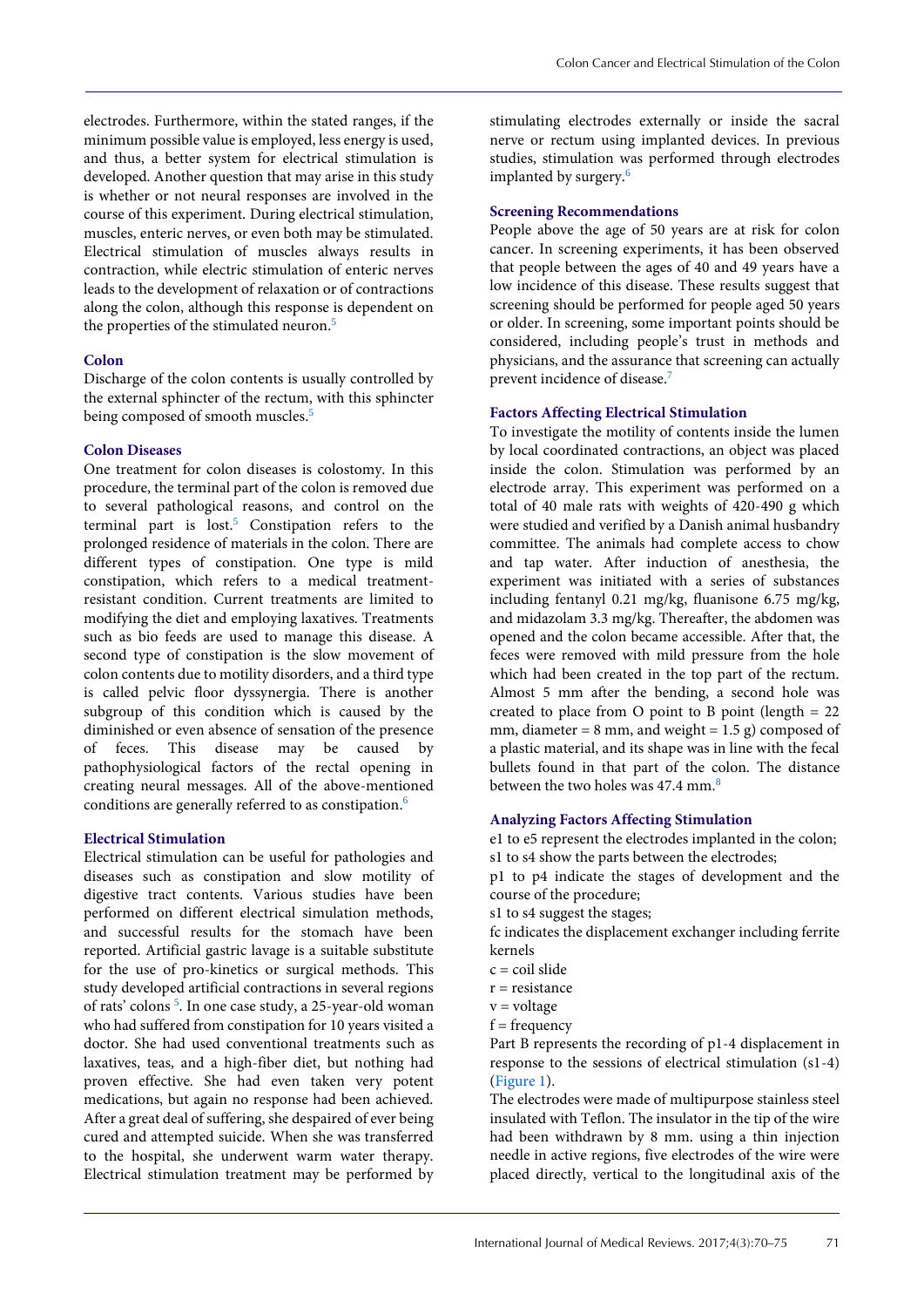colon. Based on the length of the studied animal's colon, distances between the two electrodes varied between 7 and 10 mm. In the first experiment on 10 rats, the numerical model of electrical stimulation was developed by 10 mA, 0.3 ms, and 40 Hz, which was connected to arrays of electrodes using an electrical enclosure. In the

first stimulation (S1), electrodes e1 and e2were used, which pushed OB from S1 to S2. Along the stimulation of the S1 part, e1 was the cathode and e2 was the anode. Stimulation continued until the bolus stopped after motion.

<span id="page-2-0"></span>

**Figure 1.** Discharging the Colon by Electrical Stimulation in Rats

After completion of the stimulation of the P1 part, the second stimulation session (which was performed for P2) was initiated. This stimulation was conducted by e2 and e3 electrodes. At this time, the e2 electrode changed in polarity from a positive pole (anode) to a negative pole (cathode). The following stages continued in the same way until the fourth stage was completed, whereby the OB bolus was removed from the terminal hole. According to visual control, each session of stimulation continued until completion of the induction force. With the same stimulation pattern, the effects of different combinations of the duration of the amplitude pulse and frequency of the stimulation were examined in the 15 other cases. Two to four series of stimulations were performed on each animal with an interval of around 7 min. The following combinations were used from the parameters of the utilized pulses (represents the utilized pulses).

Finally, the cholinergic and nitro genic block experiments in the biological pathways were conducted. In order to understand which biological pathways affect the experiments in the body, stimulations were performed on the colon (5 mA, 0.3 ms, 10 Hz) 15 min after the injection of L-NAME (10 mg/kg), atropine (16 mg/kg, 5). The same saline volume was injected and stimulation was applied with the same method. OB displacement was measured by a custom-made device. The mechanical part of the displacement exchanger consisted of a ferrite kernel (1.8 mg and 30 mm in length) with a connection to OB. The ferrite kernel could slide with no friction to the coil which was part of an oscillator. Along the displacement, OB determined the frequency. It is a device that reflects the extent of displacement. As the ferrite kernel is shorter than the descending colon (30

mm versus 47 mm), only P1-P3 stages were studied. Nevertheless, this method represents 65% of the entire length of the descending colon. The first response after initiation of the electrical stimulation session was a shortening of the descending region of the colon as a single region. Immediately after contraction of longitudinal muscles, contraction of circular muscles began. Serial and continuous contractions of circular muscles caused the OB kernel to move forward. When the stimulation was applied to the colon with 4 mA, 0.3 ms, and 40 Hz, the kernel was unable to traverse more than half of the length of the descending colon. Accordingly, this group was not further analyzed. Across all of the other stimulations, the OB kernel traversed the complete length of the colon and left it from the end. Since the distance between the points was always the same, only the delay time and displacement rate were considered to find the best combination of parameters.

# **Effects of Continuation of Electrical Stimulation**

The delay in the colon when the pulse was applied for 0.1 ms more was far longer than the time observed when 0.15, 0.2, and 0.3 ms were observed. This is a significant difference suggesting that the longer the duration of the pulse, the shorter the delay in development of force is. Comparing the results of applying the maximum electric force (10 mA, 0.3 ms, 40 Hz) and applying the minimum electric driving force (5 mA, 0.3 ms, 10 Hz), a time delay was observed, though no change in the rate was observed. [8](#page-4-7) Colonoscopy is recommended to be performed once every 10 years. In half of the people with colon cancer in the proximal part of the colon, no lesion has been observed in the left part. Using colonoscopy, which gives the possibility of observing the entire colon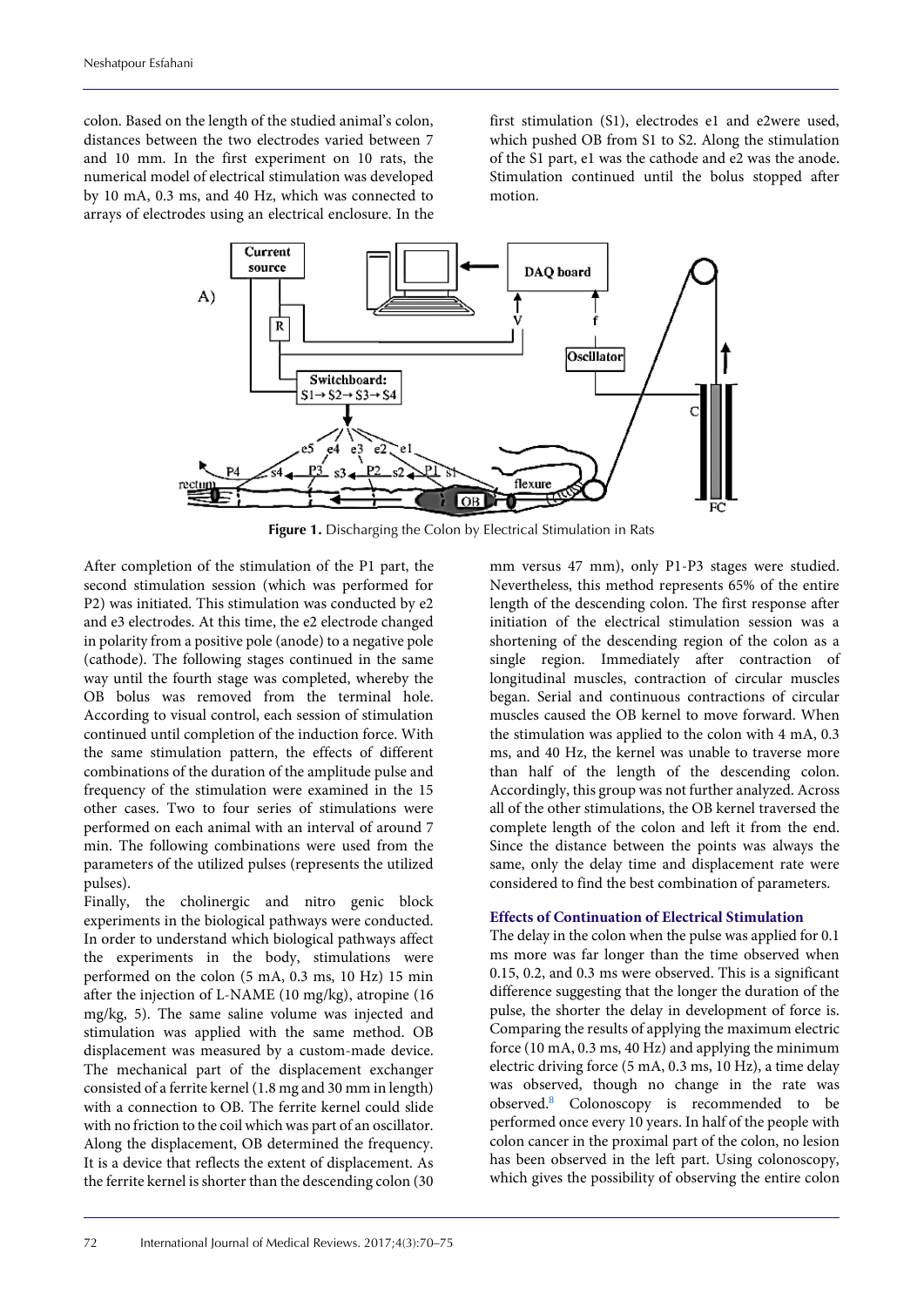and identifying and removing polyps, the rate of mortality due to colon cancer has diminished significantly. Nevertheless, colonoscopy has some disadvantages. First, it is not possible to see the entire colon at all times, and up to 6% of the polyps inside the colon may not be observed. For this reason, it is recommended that after this screening test, the FOBT test be performed as well. In the colonoscopy test, the patient experiences considerable pain and labor, yet colonoscopy is considered one of the best prevention methods, and it is recommended to be performed once every 10 years. This time range is recommended because according to research, an adenomatous polyp does not change significantly enough to develop into colon cancer within five years.<sup>[7](#page-4-6),[8](#page-4-7)</sup> The end of a healthy colon is attached to the abdominal wall, while the surrounding parts of the colon are attached by stoma <sup>9</sup>[.](#page-5-0) Problems in the motor nerve of the colon prevent the development of force. Electrical stimulation is a kind of driving force. Scientists have attempted to find a solution to these issues to recover motion and the ability to perform natural and daily routines. The studies have been trying to optimize contraction parameters.<sup>[5](#page-4-4)</sup>

## **Barium Enema with Air Injection**

This method is recommended for those who do not like to have a colonoscopy performed. The success rate of this method is 85%, while colonoscopy offers 95%. In this method, 53% of polyps 6-10 mm in size can be observed. With this method, the chance of finding polyps is slimmer, and performing a biopsy is not possible. However, it is possible to observe waste particles as polyps. In any case, it is a diagnostic method with which the entire colon can be observed, and this procedure can be performed in all healthcare centers.

# **Genetic Diseases in the Development of Colon Cancer**

Familial polyposis cancer is a genetic disease which is transferred as a dominant gene and is a result of mutation in APC genes. People suffering from this disease are 100% at risk of developing colon cancer. The average age at which polyps develop is 16 years, while the average age at which colon cancer develops is 39 years. These patients often have more than 100 adenomatous polyp[s.](#page-4-6) 7

# **Following up with Patients with Colon Cancer**

Patients who have undergone surgery for colon cancer should be constantly screened and followed up so as to determine possible incidence of synchronous tumor. If during colon surgery, got obstructed, a colonoscopy should be performed six months later. However, if a colonoscopy was performed on the patient sometime during the course of treatment before surgery, the next one should be conducted three years later; and if the results were normal, the next colonoscopy should be performed five years later. Research has shown that colonoscopy follow-up following surgery is not very

successful. In cases were a tumor recurrence is observed, some conditions preclude surgery, which causes infiltration into the abdominal cavity. Annual colonoscopy has not shown disease relapse in most cases, while these issues can be followed up with other diagnostic methods, such as CXR and CT scan<sup>[7](#page-4-6)</sup>. First, constipation should be diagnosed using the available diagnostic methods. Among the current methods are Barium enema, colonoscopy, scintigraphy, manometry,  $etc.<sup>10</sup>$  $etc.<sup>10</sup>$  $etc.<sup>10</sup>$ 

# **Existence of DNA in Feces**

Since colon cancer develops through an alteration in the DNA of the tissue of the colon and colon tissue cells can be tracked through feces, the incidence of colon cancer can be tracked by analyzing the DNA of dead cells in feces. Although this method is being performed in some laboratories and has also offered promising results, further evidence should be collected in this regard. With the advances in novel technologies, the progress in human genomic projects, and new information about the genetic polymorphisms involved in colon cancer that have come to light, new methods are certain to be developed in the future. Nevertheless, the lives of many current patients can be saved by maximizing usage of the facilities available and mitigating both financial costs and casualties in response to cancer and other diseases[.](#page-4-6) 7

# **Discussion**

This paper has discussed the general prevalence of constipation and functional constipation. The estimated prevalence of these conditions is 33.4% and 15.2%, respectively, which is a higher percentage than those reported by most studies in Iran or in other countries. The prevalence of constipation has been reported to be 14.9% in Canada and 16.5% in North Korea and 1.4- 37.0% in Iran. Recent studies have found that women suffer from constipation more than men. All of the stated symptoms are more frequent in women than in men. One reason for this difference may be that women express their disease symptoms more than men. Pare et al. in North America indicated that the incidence of constipation is twice as frequent in women as in men. The findings were also similar in the metropolises of Tehran and Isfahan, suggesting a higher frequency of constipation among women. Wald et al. stated that elevations in progesterone in the luteal stage is associated with digestion transit. Constipation and functional constipation are common in women above 50 years of age. However, such a relationship between age and extent of constipation and functional constipation has not been observed among men. Many studies have hypothesized that with aging, the amount of energy required by a person declines and food intake also diminishes, causing a reduction in the weight of feces and predisposing the person to constipation  $1, 11$  $1, 11$  $1, 11$ . The first response after beginning the electrical stimulation session was the shortening of the descending region of the colon as a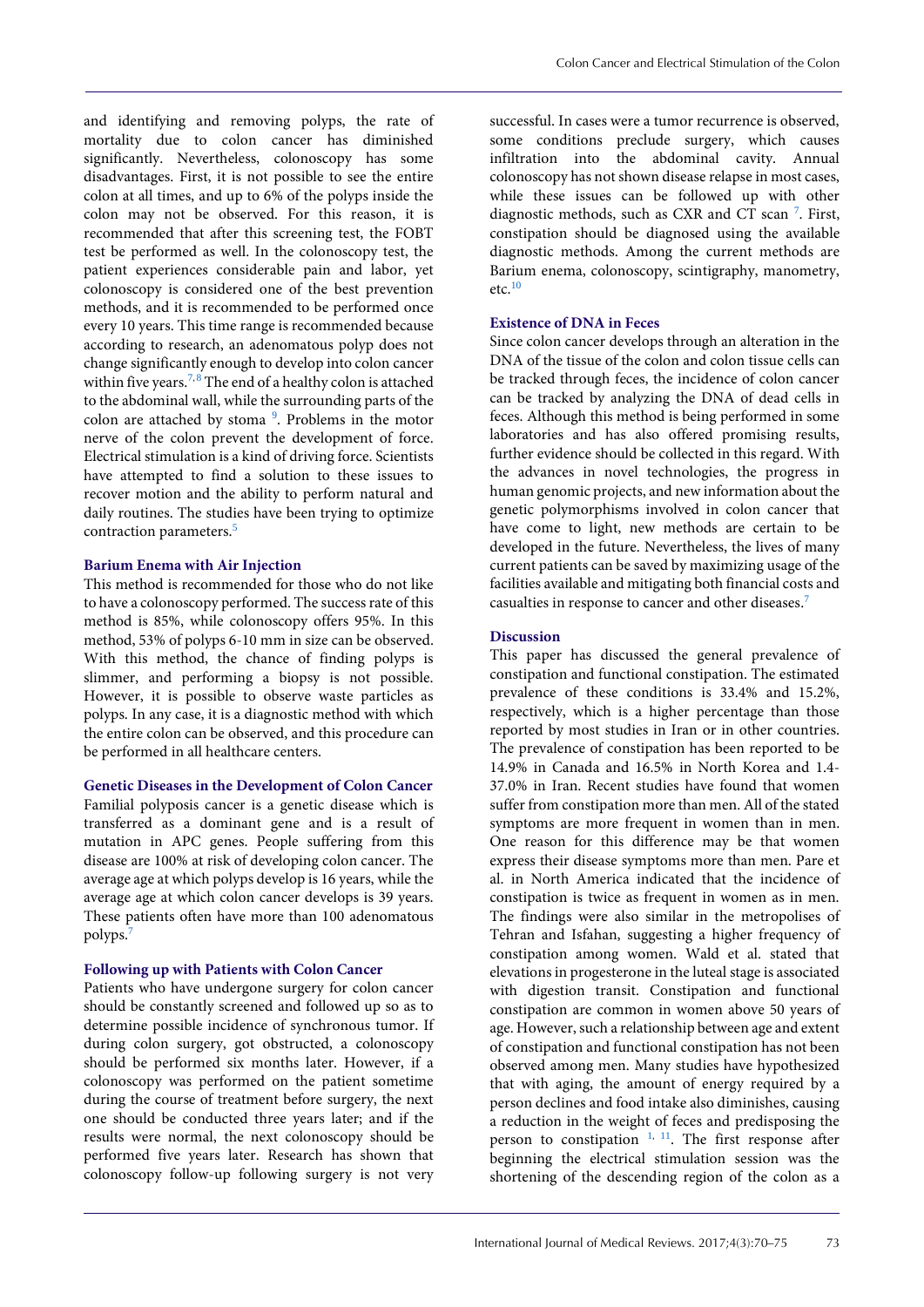single region. Immediately after contraction of the longitudinal muscles, contraction of the circular muscles was initiated. Serial continuous contractions of circular muscles caused the OB kernel to move forward. When the stimulation was applied to the colon (4mA, 0.3 ms, and 40 Hz), the kernel was not able to traverse more than half the length of the descending colon. Since the distance between the points was always the same, the delay time and displacement rate were taken into account to find the best combination of parameters. The delay in the column when the pulse of 0.1 s was applied was greater than when pulses of 0.15, 0.2, and 0.3 ms were applied. This difference is significant, suggesting that the longer the pulse duration, the shorter the delay will be in the creation of the force. When the maximum electrical force (10 mA, 0.3 ms, 10 Hz) was applied and compared with the application of the minimum electric driving force (5 mA, 0.3 ms, 10 Hz), a time delay was seen, but no change in rate was observed. The absence of any motion before that was due to the usage of fentanyl. Although the electrical stimulation applied across different occasions was the same, different responses were observed from the colon. There were significant differences in the length and rate of movement of colon contents due to alterations in the frequency, impulse duration, and amplitude variations. Although published papers have mentioned differences among colons across different species, this study found that differences can also exist between similar species and similar colons within a species. Considering the fact that motility is greater in the lower part soft the colon, they can change themselves with stimulation. Furthermore, if stimulation occurs in the upper parts of the colon, it is attenuated until reaching the lower parts, though this possible work needs reliability.

## **Conclusions**

The current results suggest that this is the last valid result for the stimulation duration. A short stimulation period causes reduced energy consumption, which is an advantage in stimulation systems. Implant systems consume less energy and impose less damage to the tissues. Prolongation of stimulation from 0.1 to 0.2 ms causes the shortened retention time of colon contents due to increased stimulation power. However, these values for electrical stimulation are for currents above 7.5 mA. For less than 7.5 mA, the impulse stimulation time should be prolonged, which can be increased to 0.3 s. The present study employed an impulse time of 0.3 s. When 4 mA was used, only half of the colon was prepared for stimulation. In addition, the retention time of bolus in the colon increases. These stimulations can activate two types of nerves synergistically for the development of contractions, but this state occurs across different thresholds. All of the experiments were performed on anesthetized animals. One of the adverse effects of anesthesia in the course of this experiment was the effect of fentanyl which prevented the effect of peristalsis. On

the other hand, the second dose may be followed by elevated levels of contractions in the colon muscles. This occurs through inhibition of the adrenergic effect of dopamine transfer. Despite such an inhibitory effect observed during anesthesia on animals being studied, electrical stimulation could still cause contraction. It seems that electrical stimulation can prevent this inhibition from happening. It seems that at times other than anesthesia, one can achieve similar results by developing weaker stimulations. The results obtained from implantable electrodes in swine colon confirm this. On the other hand, the activation of cholinergic neurons causes contraction in the motor part. NO released from the nitro genic terminals causes relaxation in the receiving part. Direct activation of muscles needs very long impulses of around 50 ms, whereas activation of muscles by neurons needs only about 1 ms. this means that the entire colon wall will be innervated.

#### **Acknowledgments**

The authors wish to express their appreciation for the assistance of Professor Amin Mahnam (medical engineering, Isfahan University), Professor Tahmasb Shahgholian (physiology specialist at Islamic Azad University, Sharekord), Dr. Mohammad Hosssein Mirhosseini, and Dr. Mansoureh Sadeghi, and all subjects who participated in this study.

#### **Conflicts of Interests Disclosure** None.

#### **Funding**

None.

#### **References**

- <span id="page-4-0"></span>1. Amirbaigy M, Salman Roughani H, Hosaini N, Bootorabi Z. Assessment of colon transit time in idiopathic chronic constipation. SSU J. 2006;14(3):20-4.
- <span id="page-4-1"></span>2. Drossman DA, Sandler RS, Mckee DC, Lovitz AJ. Bowel Patterns among Subjects Not Seeking Health-Care - Use of a Questionnaire to Identify a Population with Bowel Dysfunction. Gastroenterology. 1982;83(3):529-34.
- <span id="page-4-2"></span>3. Nam YS, Pikarsky AJ, Wexner SD, Singh JJ, Weiss EG, Nogueras JJ, et al. Reproducibility of colonic transit study in patients with chronic constipation. Dis Colon Rectum. 2001;44(1):86-92[. pmid: 11805568.](http://www.ncbi.nlm.nih.gov/pubmed/11805568)
- <span id="page-4-3"></span>4. Hutson JM, Dughetti L, Stathopoulos L, Southwell BR. Transabdominal electrical stimulation (TES) for the treatment of slow-transit constipation (STC). Pediatr Surg Int. 2015;31(5):445-51. [doi: 10.1007/s00383-015-3681-4.](http://dx.doi.org/10.1007/s00383-015-3681-4) [pmid: 25672282.](http://www.ncbi.nlm.nih.gov/pubmed/25672282)
- <span id="page-4-4"></span>5. Sevcencu C, Rijkhoff NJ, Gregersen H, Sinkjaer T. Electrical stimulation to induce propulsive contractions in the porcine descending colon. Artif Organs. 2005;29(3):246-9. [doi:](http://dx.doi.org/10.1111/j.1525-1594.2005.29045.x)  [10.1111/j.1525-1594.2005.29045.x.](http://dx.doi.org/10.1111/j.1525-1594.2005.29045.x) [pmid: 15725227.](http://www.ncbi.nlm.nih.gov/pubmed/15725227)
- <span id="page-4-5"></span>6. Chang HS, Myung SJ, Yang SK, Yoon IJ, Kwon OR, Jung HY, et al. Functional constipation with impaired rectal sensation improved by electrical stimulation therapy: report of a case. Dis Colon Rectum. 2004;47(6):933-6. [doi: 10.1007/s10350-](http://dx.doi.org/10.1007/s10350-004-0521-3) [004-0521-3.](http://dx.doi.org/10.1007/s10350-004-0521-3) [pmid: 15073666.](http://www.ncbi.nlm.nih.gov/pubmed/15073666)
- <span id="page-4-6"></span>7. Zali M. [Colon Cancer, Early Diagnosis and Prevention Strategy]. Iranian J Surg. 2004;12(31):1-13.
- <span id="page-4-7"></span>8. Ansari R, Mahdavinia M, Sadjadi A, Nouraie M, Kamangar F, Bishehsari F, et al. Incidence and age distribution of